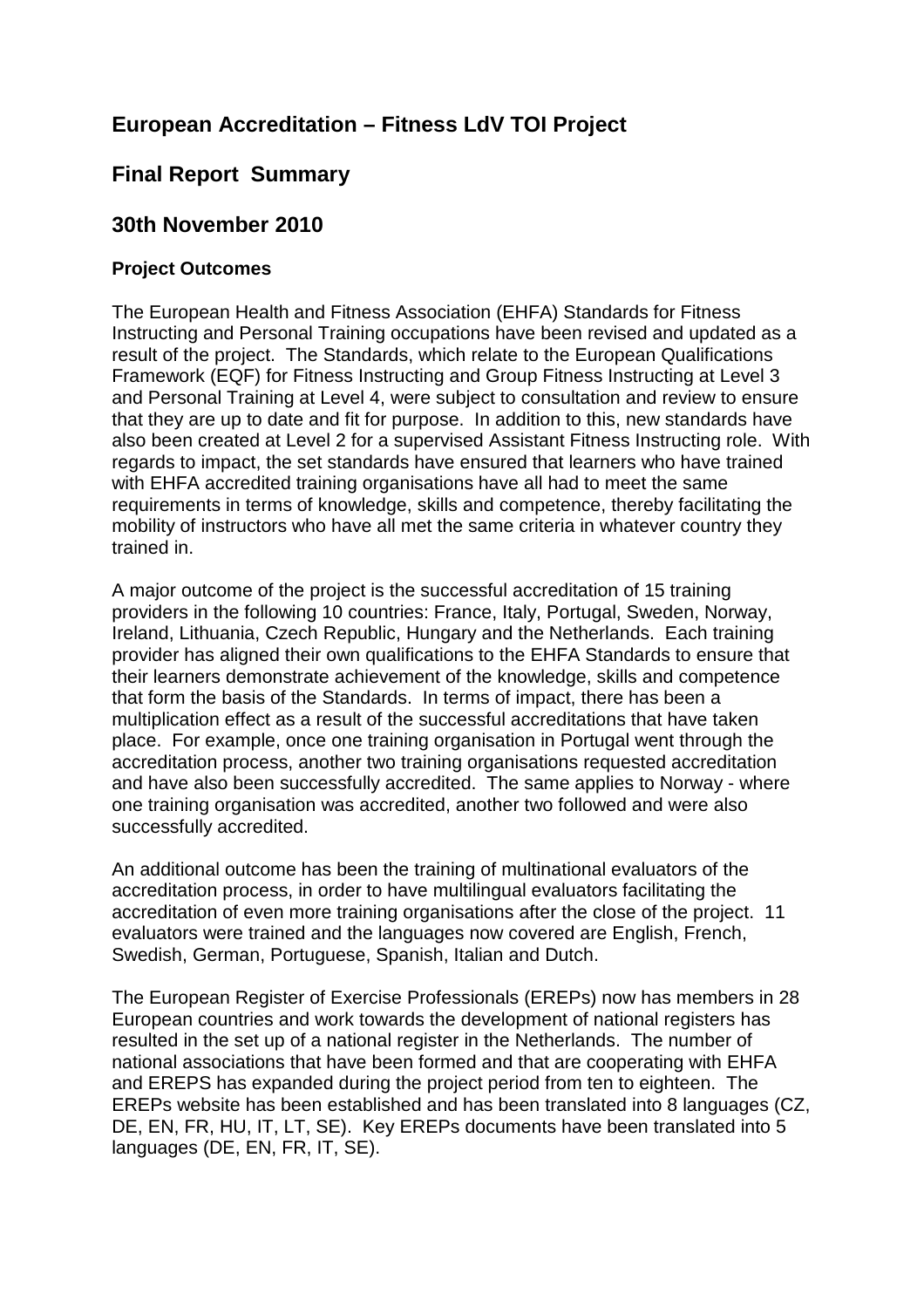Dissemination activities have included presentations, seminars, meetings, articles, interviews and a project website. For example, CYQ presented at a Central European Fitness Forum in Prague to raise awareness of the project. The event included delegates from across Europe, including Michel Aribaud, DG Education & Culture, various fitness training organisations, club operators and trade associations.

## **Changes to Original Plan**

The aim of work package 6 was to establish a European Register for Exercise Professionals (EREPs) in 7 new countries. This has been achieved and EREPs is now an independent process for the licensing of all instructors, trainers and teachers working across Europe in the exercise and fitness industry. It is a pan-European system, which is based on a central European database. Registration means that an exercise professional has met prescribed minimum standards of good practice, as accredited by the EHFA Accreditation Unit, including the adoption of a Code of Ethical Practice and a commitment to raising standards through a process of continuing professional development (CPD).

The project application identified that work package 6 would result in the establishment of EREPs and national registers in 7 new countries. In line with the aims for this work package, EREPs is now established in 28 countries which means that fitness professionals can register directly with the European register. In addition to this a national register has been developed in the Netherlands and this links directly to EREPs. However, it was not possible during the course of the project to establish other independent national registers for a number of reasons. Firstly, the development of EREPs in Portugal had to stop following the decree passed by Portuguese Parliament which established a licence system for exercise professionals and not a registration scheme such as EREPs. Secondly, it was agreed by the EHFA/EREPs board that independence is required for the development of a national register and because the project partners were all training providers it was not possible to use their organisations for the development of national registers as there may have been a conflict of interest. Because of this it has taken longer than anticipated to source national organisations in the Active Leisure Sector that are able to demonstrate the independence required to become a national register.

Work is now underway in Hungary, Sweden, Ireland, Belgium, Switzerland, Germany and Denmark, however it will take more time than allocated to the project for the further development of independent national registers in the partner countries. Furthermore, it should be acknowledged that as fitness professionals from the partner countries can now access EREPs directly, there may be less incentive for the development of national registers to be developed alongside EREPs. This change was communicated to ECOTEC on the 24th March 2010.

With regards to work package 5 and the accreditation of training providers against the EHFA standards, the initial timetabling of accreditation visits was changed due to the need to schedule visits around assessment days within the training organisations. This impacted on the number of accreditation visits achieved in the first year, but all visits carried over to year 2 of the project were carried out and completed in good time by the end of July 2010.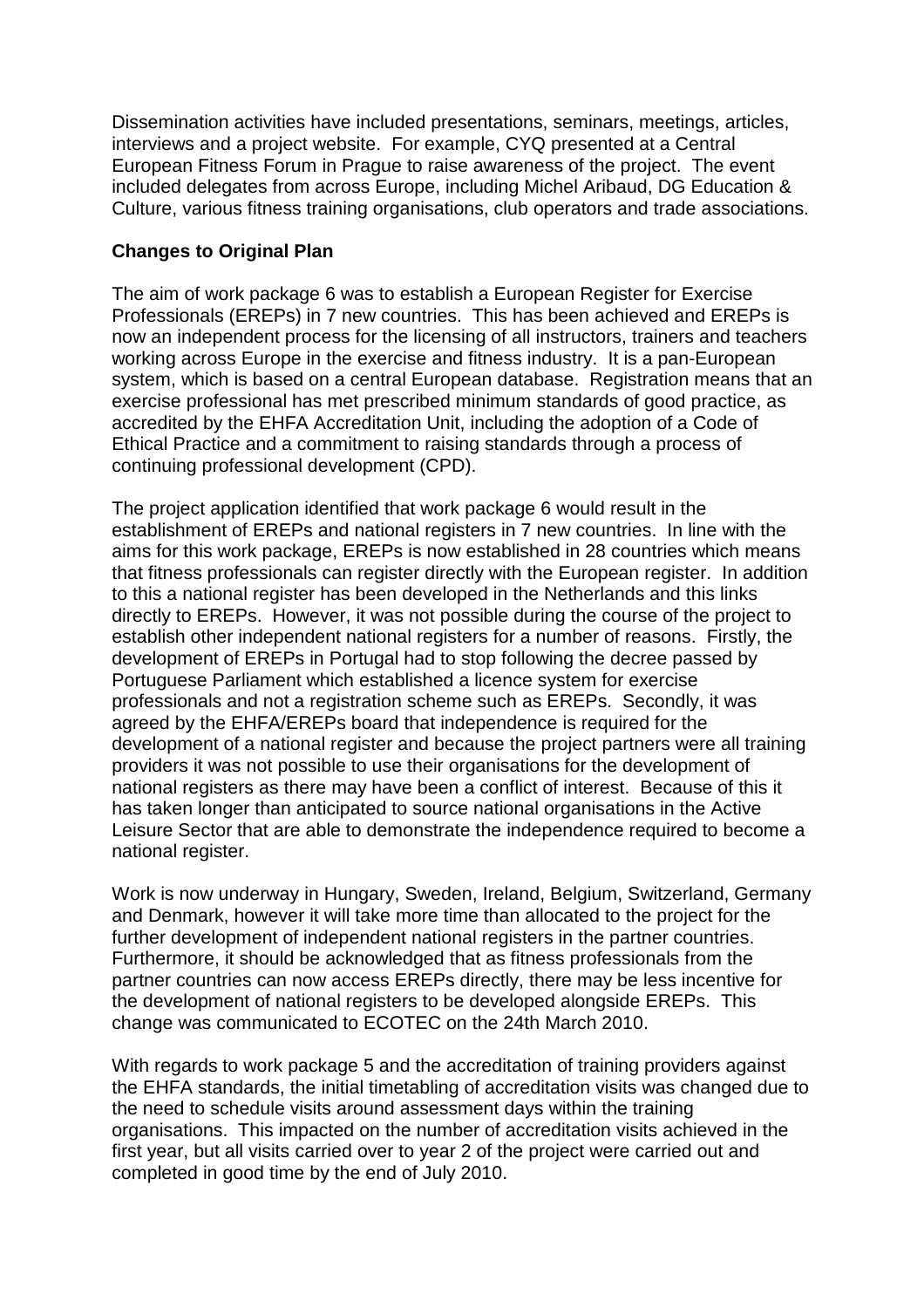## **Project Achievements**

The project has achieved the general objectives identified in the application form as follows:

1. Fifteen vocational education training organisations have been accredited during the course of the project which is an over-achievement. The accreditation process undertaken included an audit of each organisation's quality assurance procedures and operational practice. It also involved the alignment of an organisation's qualifications to the EHFA Standards to ensure that the qualifications met the required minimum standards in terms of knowledge, skills and competence.

2. Prior to the project there were 8 accredited training organisations. As well as the 15 project related accreditations, an additional 3 training organisations have also been accredited during the project lifetime, resulting in a total of 26 EHFA accredited training organisations. This growing number of successful accreditations means that all learners, who successfully achieve their qualifications via these 26 training organisations, have met the same criteria for fitness instructing and personal training occupations. This standardisation and comparability between training organisations means that the potential for mobility for employers and individuals is much enhanced. For example, an employer such as Club Med Gym in France (who has been through the EHFA accreditation process as part of the project) can be confident that an instructor who has trained at FIAF/SIAF in Italy (another project accreditation) will be able to demonstrate the same knowledge, skills and competence as a result of the accreditation of the training organisations.

In terms of operational objectives, the project has achieved the following:

1. The project partners represented a good geographic spread and each partner has provided ideas and support to other partners as they were all actively involved in going through the accreditation process. As part of the project, some of the partners underwent training to act as European Verifiers for CYQ and this has providing additional learning opportunities for them. 11 European Verifiers (evaluators) were trained during the course of the project.

2. The project has facilitated the development of new practice in 10 countries throughout Europe which is an overachievement as only 7 countries were identified in the original application. CYQ, an exercise and fitness specific awarding and certification body has transferred the learning gained from developing and delivering this model of external verification for 12 years in the UK.

3. The EHFA Standards, which were updated as part of the project, have been aligned to the EQF and this has provided transparency in terms of knowledge, skills and competence expected at each level. The Standards are outcome based and allow for the acquisition of skills and competence via formal, non-formal and informal learning.

4. Accreditation has included the review of digital evidence, such as eLearning and videos of practical assessment.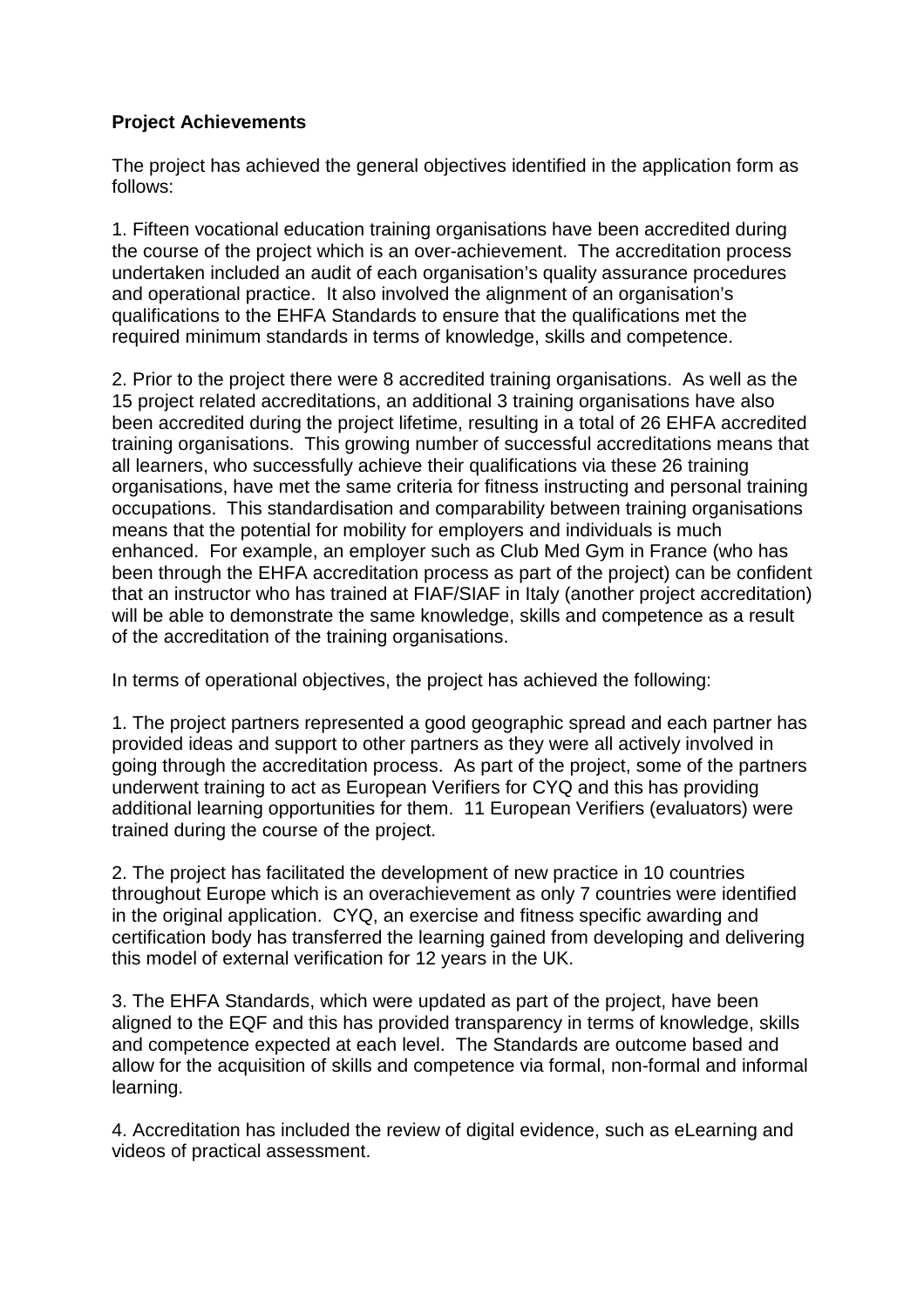## **Contribution to Trans-National Work**

The project partner training organisations included higher education organisations as well as private training providers. The variety in delivery and assessment methods between the different providers enabled them to share ideas and make recommendations to each other with regards to delivery and assessment methodology. For example, Holmes Place Academy (Czech Republic) developed a new training programme and assessment process to align to the EHFA Standards, and SIAF/FIAF (Italy), a well established provider of fitness training qualifications was able to provide useful guidance to HPA with regards to programme content and assessment structure.

The project partners also provided useful information with regards to the Accreditation Process Document in terms of what was and what was not relevant in each country. This enabled us to refine and streamline this document to ensure that it was appropriate for all of the partner countries. One of the project products was the translation of the Accreditation Process Document and the Assessment Strategy. Once these documents were translated, we were able to use the partners to check each translation for technical accuracy with regards to specific exercise and fitness language.

We were also able to use the partners' expertise in delivery and assessment and train them to join our European Verifier team which now consists of 11 evaluators. This training included observation of accreditation visits and the range of languages spoken proved extremely useful for translation during the accreditation visits. A few partners had been involved in earlier projects, such as Eurofit-QST and ECVET Exercise and Fitness, which meant that they had an excellent understanding of the EHFA Standards which had been developed as part of the Eurofit QST project. This meant that they were able to share their interpretation of the Standards with the other project partners who were less familiar with them – this was an unanticipated benefit.

Review of the revised EHFA Standards by each partner was extremely useful as each of the partner training providers was able to feedback on the appropriateness of the learning outcomes for their own individual country and the partners were all involved in carrying out the desk research for the research report.

The project meetings were invaluable for not only ensuring that the project objectives were understood and progressed by the partners, but the meetings also provided an excellent forum for exchanging ideas for streamlining the accreditation process, in order to make it easier and less labour intensive. Following evaluation and feedback from the partners the documentation requirements of the accreditation process have been revised and they are now more user-friendly.

Discussion at partner meetings with regards to EREPs development ensured that EREPs had a clear understanding on the situation regarding the potential for national registers in each of the partner countries.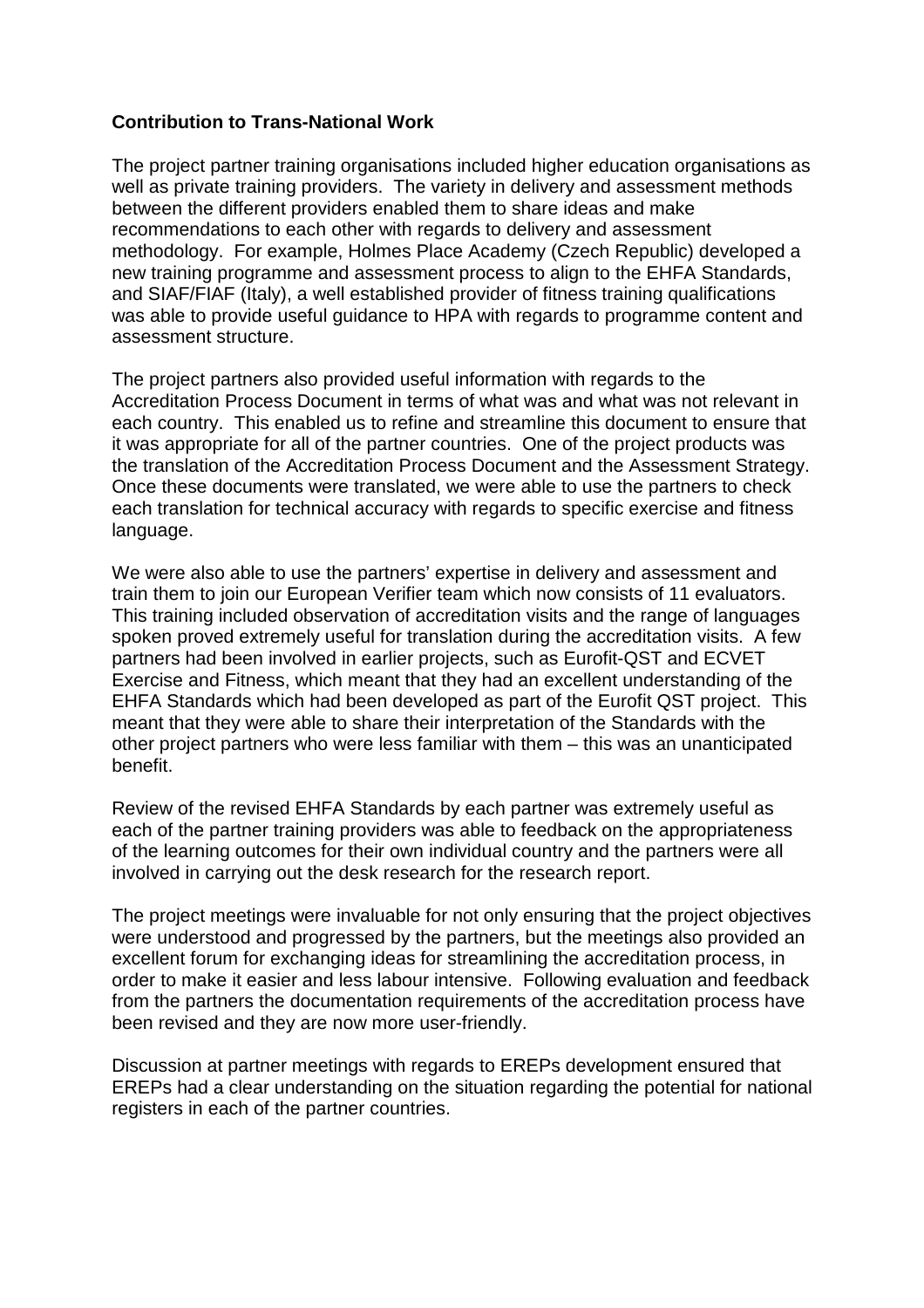## **Transfer Strategy**

This project built on the achievements of 2 earlier projects – the EUROFIT-QST project (2003) and the ECVET Exercise and Fitness project (2006). These 2 projects led to the development of the EHFA Standards for Exercise and Fitness occupations – a set of learning outcomes that defined the knowledge, skills and competence required for Fitness Instructing, Group Fitness Instructing, Aqua Fitness Instructing and Personal Training. The ECVET project also resulted in the formation of the EHFA Accreditation Unit (CYQ) to carry out the accreditation of training providers across Europe by mapping their qualifications against the EHFA Standards to ensure standardisation and comparability.

This EA-Fitness project has transferred the results from these 2 earlier projects in order to create a critical mass of European accredited training organisations, to encourage the adoption of the EHFA Standards across Europe. Transfer of innovation has taken place at both sectoral and geographic level within the Exercise and Fitness sector by using the UK model of accreditation and transferring this to all of the countries involved in the project. A minimum of 7 countries were identified in the original application and we have exceeded this by carrying out accreditations in 10 countries.

With regards to the wider European perspective, we have transferred innovative skills relating to sector qualification accreditation by verifying 15 training organisations across Europe against a common assessment strategy, by using the skills and tools developed in the UK by our specialist Awarding Body. This transfer of accreditation skills and tools has proved to be fit for purpose and successful. 15 successful accreditations have taken place and feedback from the partners relating to the accreditation process has been positive.

A number of the accredited training organisations have identified that accreditation has provided them with a unique selling point in their country – for example, in the Netherlands there was previously no Level 4 qualification for fitness professionals and now this exists. Holmes Place, in the Czech Republic, are the first training organisation to be accredited in their country therefore the accreditation has provided them with an advantage.

Feedback from the training organisations that have been through the accreditation process has indicated that organisations have developed a broader scope with regards to how their qualifications are delivered, and they have identified that they have improved the quality of their provision. The training organisations have welcomed the external feedback that was provided by evaluators and they have improved and developed their programmes as a result. Feedback from training provider partners has included "it has been most valuable to be involved in this important project – to learn more of the situation in other European countries and to meet interesting people to share knowledge with; also the accreditation process has 'forced' us to look through our educations and to improve them"; "it will impact my work in a good way - the content of the educations are even better than before"; "as a training provider, we will benefit from being accredited by EHFA in many ways, but the main thing is it will give us point of commercial difference; we have also been able to introduce the project as well as the EREPs registration possibility to our team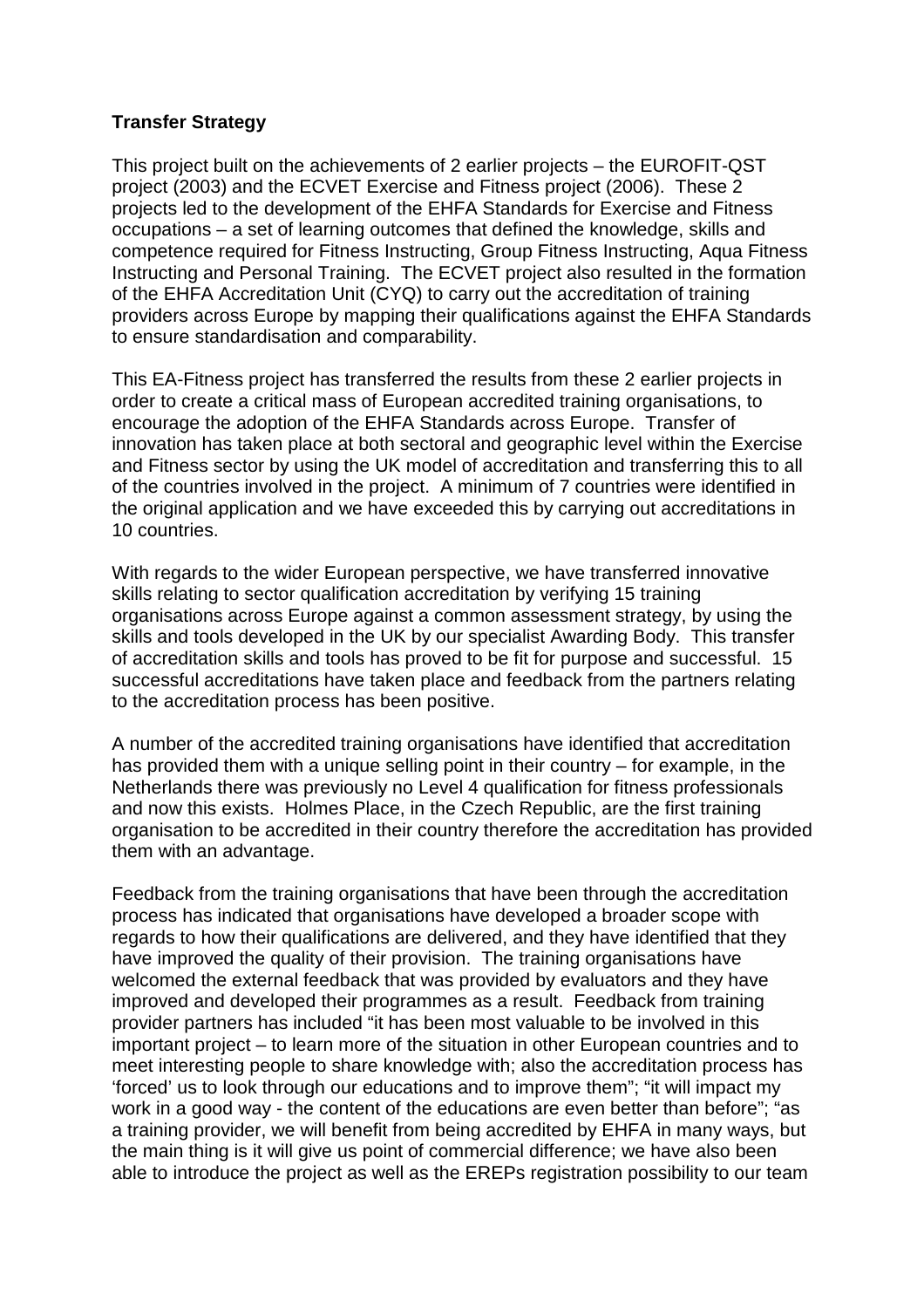members which gives our teams a benefit as well"; "it should make our training programmes more attractive to the candidate fitness instructors because our accreditation enables them to become part of the European Register, if they are interested in doing so" and "Experiencing transnational cooperation and in depth exchange with different training providers in the fitness sector (universities, for-profit etc) has been most valuable."

This has been an innovative process as a number of the countries involved did not have an accreditation system in place to ensure standardisation and comparability of training across the health and fitness sector. This work has been carried out by CYQ, a UK Ofqual regulated exercise and fitness specific awarding and certification body. We have transferred the learning gained from developing and delivering this model for 12 years in the UK. The mapping and accreditation process that was carried out by CYQ has supported the training organisations involved in the project to meet the required standards.

In addition to accreditation, EHFA has transferred the UK model of a register for exercise and fitness professionals to develop a European Register of Exercise Professionals (EREPs) which has built on the skills and tools developed for the UK model. EREPs is now a pan-European register with members in 28 European countries. This area of work has proved more complex than anticipated, as the ideal model for a European register is the creation of national registers which link to the pan-European register. During the lifetime of the project it has been established that it takes approximately 2 years to work with independent competent bodies to establish a national register. Therefore it will take more time to develop registers in a wider range of European countries. Despite this, EREPs has developed and has an increasing membership base.

## **Impact on Target Groups and/or Sectors**

This project has had an impact on the Sport and Active Leisure Sector, employers, employees, students and teachers, and of course the end-users, the general public who participate in fitness sessions.

The main impact on target groups and geographical areas is that it has acted as a catalyst to the growth of EHFA accreditation activities across Europe. When the project started there were 8 training organisations accredited. During the lifetime of the project, 15 project related accreditations have taken place and 3 other nonproject accreditations have been carried out. As predicted in the project application there is now a greater number of accredited vocational education and training providers. There are also a number of training providers who have initiated the accreditation process that we expect to be accredited beyond the end of the funding period.

Our goal was also to train technical experts to carry out the role of European Verifiers and we have trained 11. This means that we now have a team of verifiers that cover the following language base – French, Spanish, Portuguese, Italian, Dutch, Swedish, German and English. The impact of this is that the accreditation process has and will become easier for training providers from these countries to go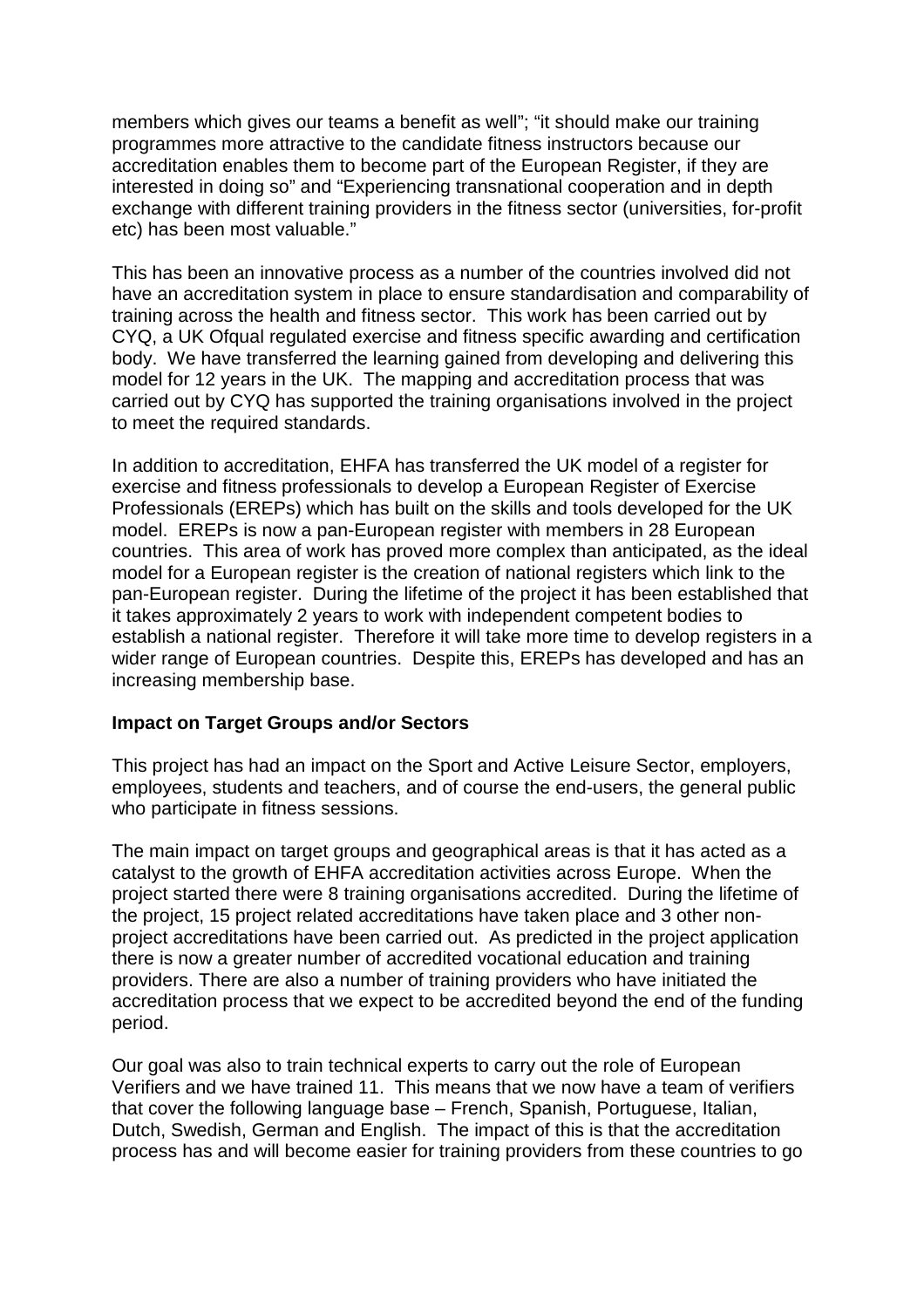through the accreditation process. The creation of these satellite verifiers in partner countries (and non-partner countries) has been a positive by-product of the project.

During the period of the project, EREPs has become an established, recognised and understood principle for the professionalising and development of the European fitness industry. The impact of the project in relation to EREPs is the increased number of EREPs members. The accreditation of the 15 project and 3 non-project training providers has generated interest in EREPs with students registering following the accreditation of training providers. Since the start of the project 1,600 members have registered with EREPs and there is a good re-registration rate. As a result of the project, one national register, in the Netherlands, has now aligned to EREPs. A pan-European EREPs is now successfully operating in 28 different countries and 7 countries have made a commitment to working towards a full national register arrangement in the future.

Updated EHFA Standards have been developed during the course of the project and this has ensured that the knowledge, skills and competences defined in the Standards are up to date and fit for purpose, which is vital for the Sport and Active Leisure Sector.

The EHFA website and the EA-Fitness project website have increased the exposure of the project, the accreditation process, EREPs and the EHFA Standards.

In addition to the training providers who enquired about the accreditation process and who are now accredited, we have had 27 requests for information from training providers across a range of European countries

The indicators that we used to measure impact were:

- Minimum of 14 accredited training providers
- Number of accredited training providers across Europe
- Number of trained European Verifiers and number of countries verifiers are based in
- Number of EREPs members
- Updated EHFA Standards signed off by EHFA Executive Committee
- Standards tested on a minimum of 2 stakeholders
- Number of accredited training providers using the new Standards
- Number of national registers aligned to EREPs
- Number of hits on website
- Requests for information

#### **Impact on Geographical Target Areas (local, regional, national and/or European):**

Geographically, the accreditations that have taken place during the project are based in the partner countries with the addition of Norway and Ireland. The non-project accreditations that have been completed are based in Norway and Cyprus. We now have a pool of European Verifiers who cover a wide range of languages which has resulted in and will continue to make the accreditation process easier for training providers in countries where the range of languages are spoken.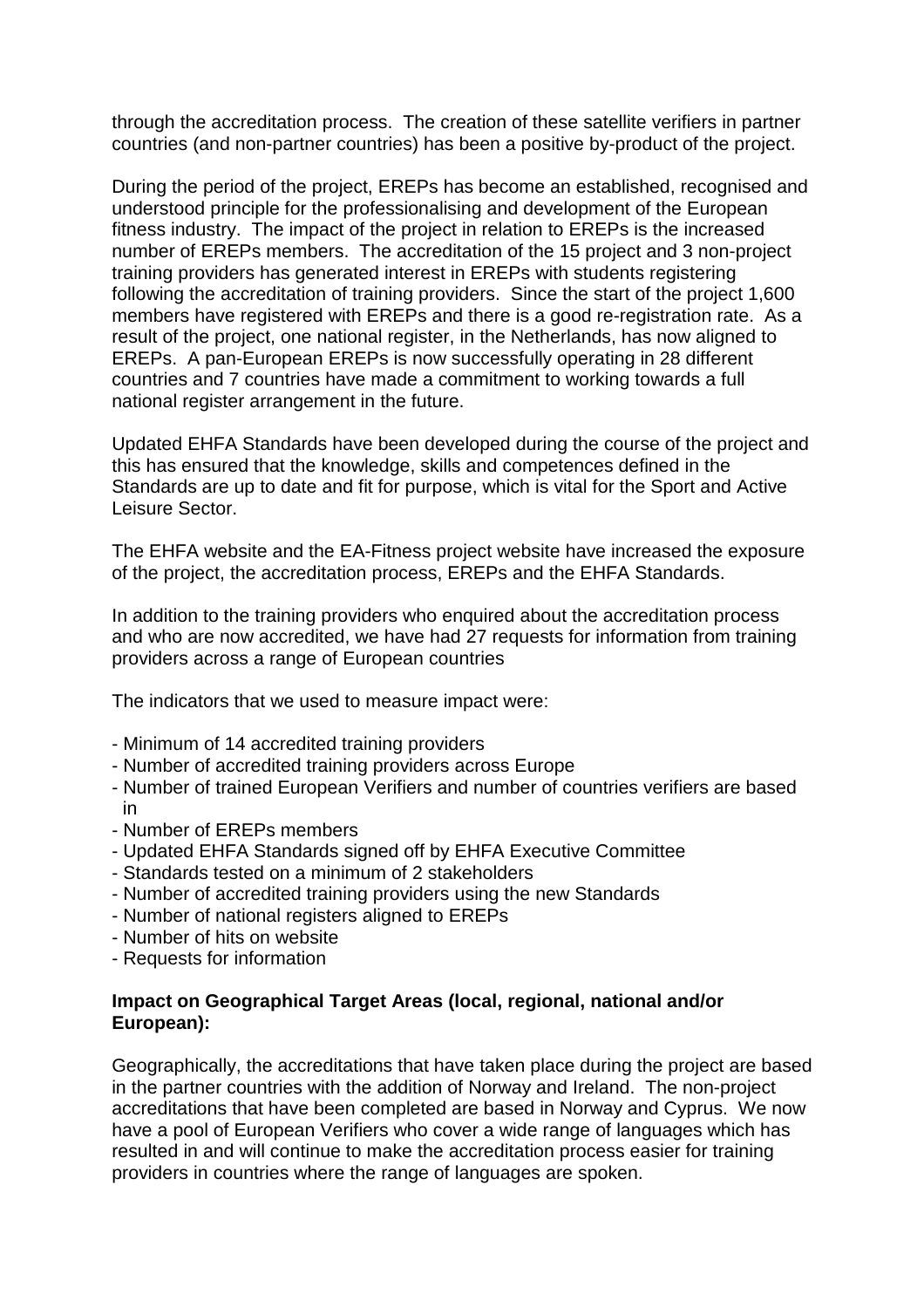In Lithuania, a new fitness training programme was created and accredited – this was something that did not exist before the project.

In the Netherlands, the sector is now aware of the importance of this European development. Fit!vak, the branch organisation in the Netherlands has achieved EHFA accreditation and has also adopted the EREPs system for the registration of fitness professionals.

In the Czech Republic, trainers who have been through the newly accredited programme, have an advantage as the first trainers in the Czech Republic to have this accreditation.

In Sweden, the number of accredited training providers is now multiplying, with 3 accredited training providers and another 2 training providers who are now showing an interest in gaining EHFA accreditation and there are now EREPs members in 28 different European countries.

The indicators that we used to measure impact were: geographic spread of training providers**,** numbers of countries verifiers are based in and number of EREPs members in each country.

## **Impact on National VET Systems**

As the EHFA Standards have now been aligned to the European Qualifications Framework (EQF) at Level 3 and Level 4, it is now easier to compare the Standards to the equivalent qualifications in the UK. Following the revision of the EHFA Standards, it is evident that there is parity between the EHFA EQF Level 3 Fitness Instructor Standards and the UK QCF Level 2 Certificate in Fitness Instructing. Likewise, there is parity between the EHFA EQF Level 4 Personal Training Standards and the UK QCF Level 3 Certificate in Personal Training. Because of this parity there is a mutual recognition of these qualifications between EREPs, the European Register of Exercise Professionals and UK REPs, the UK register. The project has also had an impact on the Sport and Active Leisure sector in Lithuania. There has been communication with the State Department of Physical Education and Sport under the Lithuanian Government and also communication with the Latvian Fitness Association. The project was also introduced to the responsible person for VET at the Ministry of Science, Education and Qualifications with Lithuania. Previously in Lithuania, there were no national vocational qualifications for fitness instructing occupations and now this exists as a result of the project.

Fit!vak is the new national register in the Netherlands and it is accepted that this register is now going to be the quality standard for fitness professionals throughout the country. Many training providers from across the Netherlands send their students to Fit!vak for external assessment and they have become the first national association, as opposed to a training organisation, to become accredited.

Also in the Netherlands, there was previously no nationally recognised Level 4 qualification – this has now been achieved via the accreditation of EFAA Health Management.